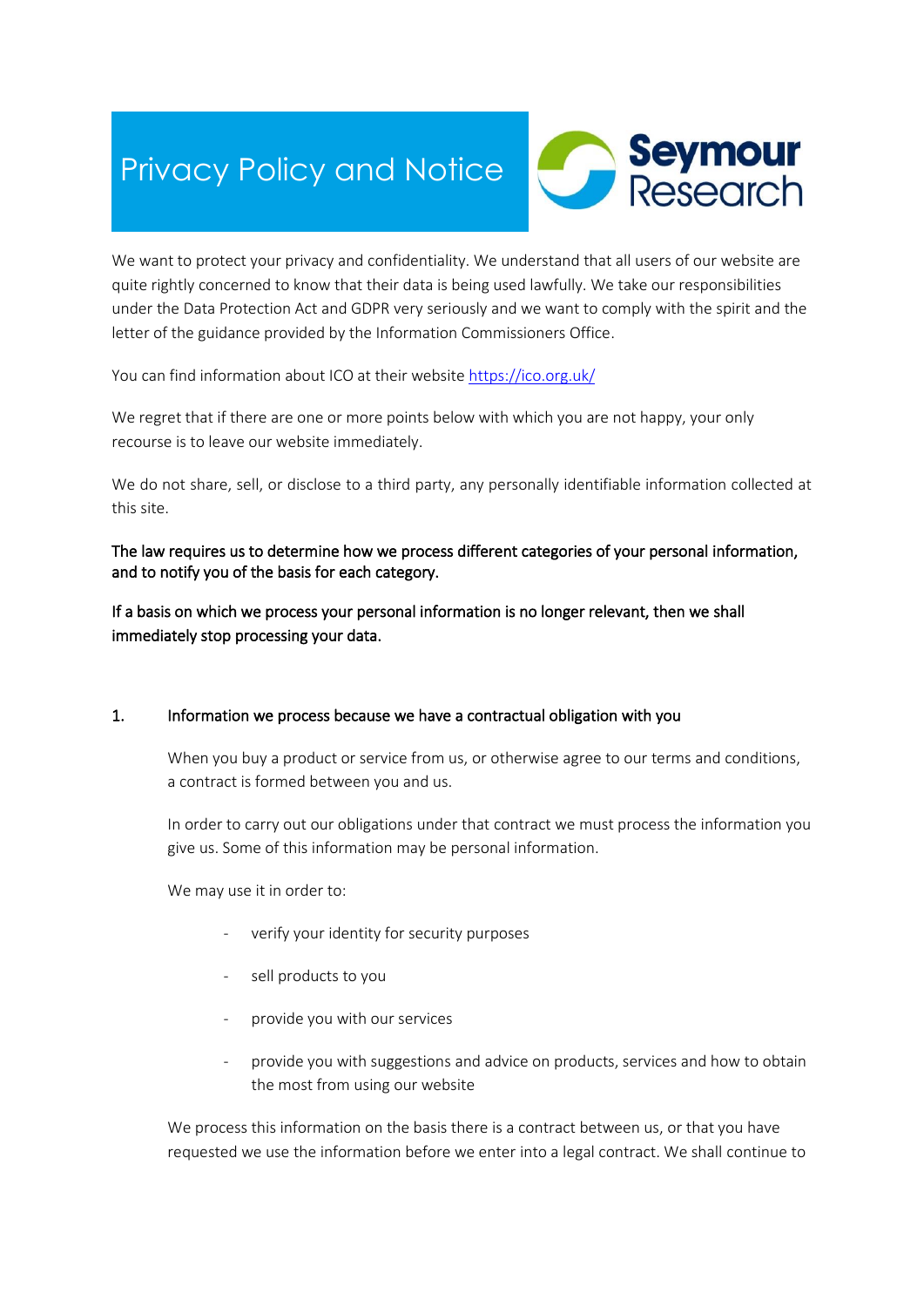process this information until the contract between us ends or is terminated by either party under the terms of the contract.

#### 2. Information we process with your consent

Where there is no contractual relationship between us, such as when you browse our website or ask us to provide you more information about our business, including our products and services, you provide your consent to us to process information that may be personal information.

Wherever possible, we aim to obtain your explicit consent to process this information, for example, by asking you to agree to our use of cookies.

Sometimes you might give your consent implicitly, such as when you send us a message by email to which you would reasonably expect us to reply.

Except where you have consented to our use of your information for a specific purpose, we do not use your information in any way that would identify you personally.

We continue to process your information on this basis until you withdraw your consent, or it can be reasonably assumed that your consent no longer exists.

You may withdraw your consent at any time by instructing us (please email: [info@seymour](mailto:info@seymour-research.co.uk)[research.co.uk\)](mailto:info@seymour-research.co.uk).

# 3. Information we process because we have a legal obligation

We are subject to the law like everyone else. Sometimes we must process your information in order to comply with a statutory obligation. This can include your personal information.

# 4. Website usage information

We may use software embedded in our website (such as JavaScript) to collect information about pages you view and how you have reached them, what you do when you visit a page, the length of time you remain on the page, and how we perform in providing content to you. We do not associate such information with an identifiable person.

#### 5. Cookies

Cookies are small text files that are placed on your computer's hard drive through your web browser when you visit any website. They are widely used to make websites work, or work more efficiently, as well as to provide information to the owners of the site.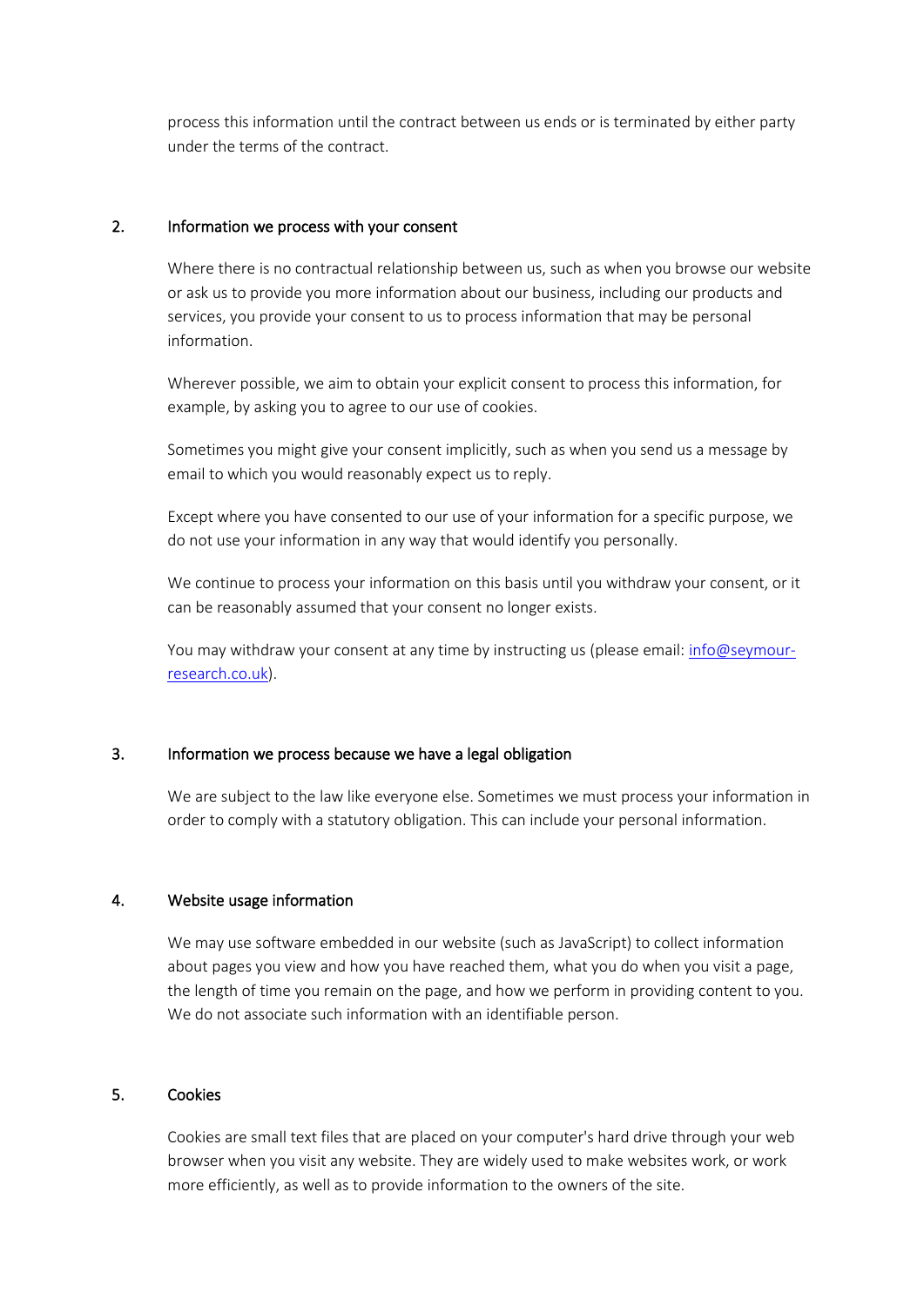Like all other users of cookies, we may request the return of information from your computer when your browser requests a web page from our server. Cookies enable our web server to identify you to us, and to track your actions and the pages you visit while you use our website. The cookies we use may last for a single visit to our site (they are deleted from your computer when you close your browser), or may remain on your computer until you delete them or until a defined period has passed.

Although your browser software enables you to disable cookies, we recommend that you allow the use of cookies to take advantage of the features of our website that rely on their use. If you prevent their use, you will not be able to use all the functionality of our website.

Here are the ways we use cookies:

- to record whether you have accepted the use of cookies on our website. This is solely to comply with the law. If you have chosen not to accept cookies, we will not use cookies for your visit, but unfortunately, our site will not work well for you
- to allow essential parts of our website to operate for you
- to operate our content management system
- to operate the online notification form the form that you use to contact us for any reason. This cookie is set on your arrival at our website and deleted when you close your browser
- to enhance security on our contact form. It is set for use only through the contact form. This cookie is deleted when you close your browser
- to collect information about how visitors use our site. We use the information to improve your experience of our site and enable us to increase sales. This cookie collects information in an anonymous form, including the number of visitors to the site, where visitors have come to the site from, and the pages they visited
- to store your personal information so that you do not have to provide it afresh when you visit the site next time
- to enable you to watch videos we have placed on YouTube. YouTube will not store personally identifiable cookie information when you use YouTube's privacyenhanced mode

# 6. Complaining

When we receive a complaint, we record all the information you have given to us. We use that information to resolve your complaint. If your complaint reasonably requires us to